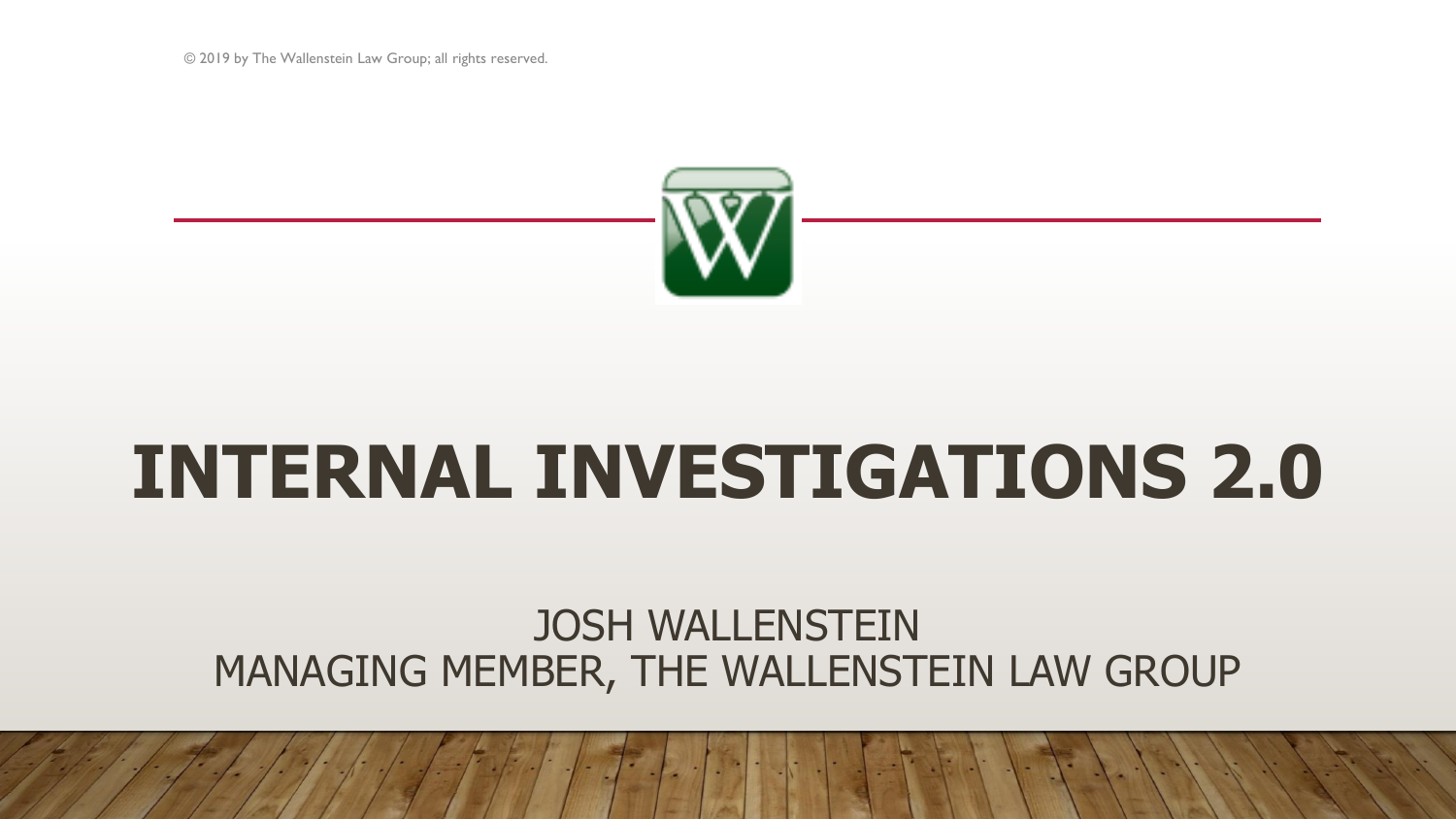### THE SAME OLD DISCLAIMER.

**These materials are for informational purposes only and not for the purpose of providing legal advice. You should contact your attorney to obtain advice with respect to any particular issue or problem.**

Feel free to contact:

Josh Wallenstein

[jwallenstein@wallensteinlawgroup.com](mailto:jwallenstein@wallensteinlawgroup.com)

+1.713.598.4581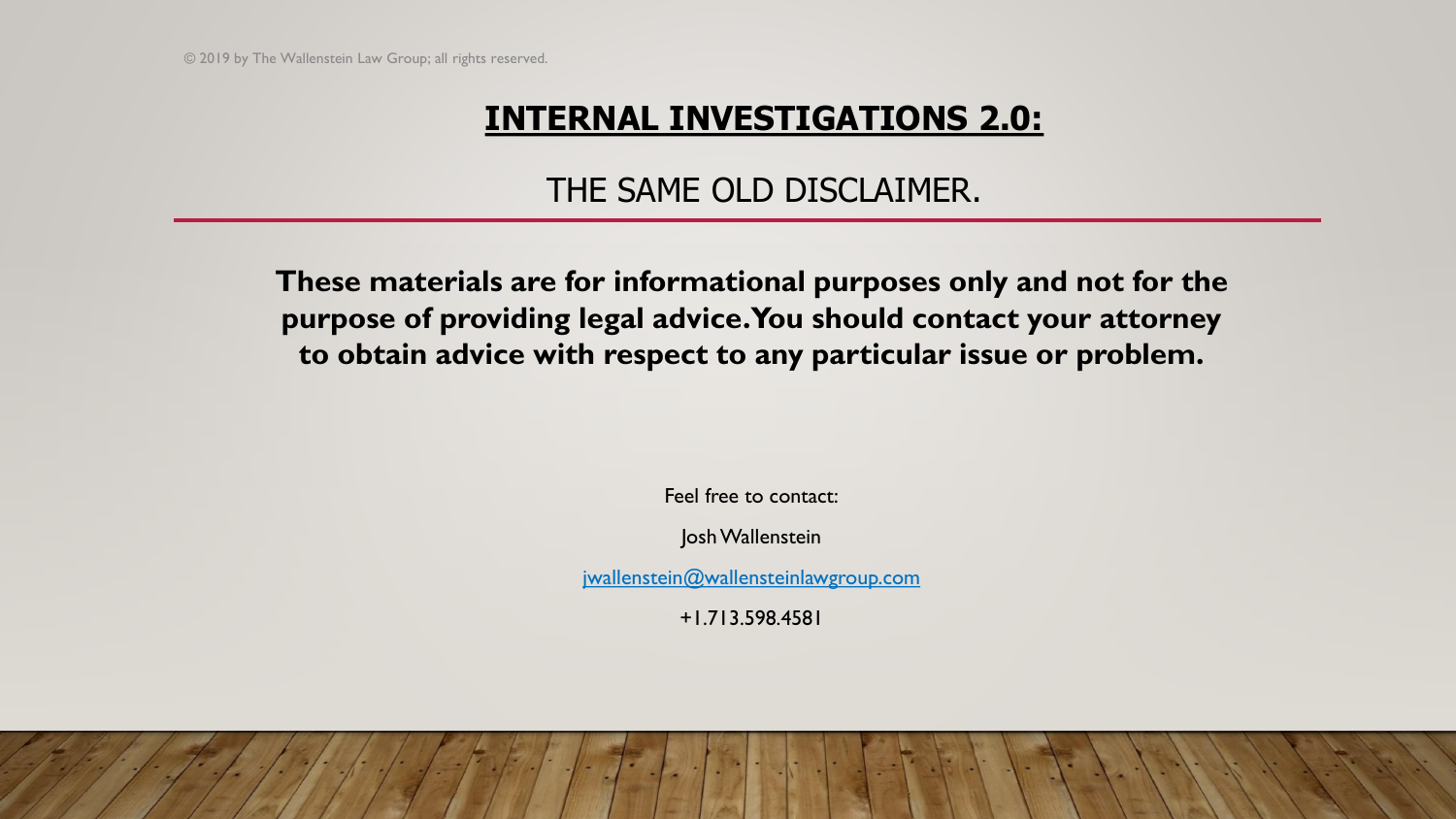#### WHAT THIS IS **NOT:**

- A survey of how allegations are generated
- 2. An outline of essential elements of a policy or procedure on internal investigations
- 3. A step by step process map for internal investigations
	- 1. Scoping and staffing
	- 2. Organizing interviews
	- 3. Issuing hold notices
	- 4. Conducting documentary reviews
- 4. Best practices on reporting on internal investigations

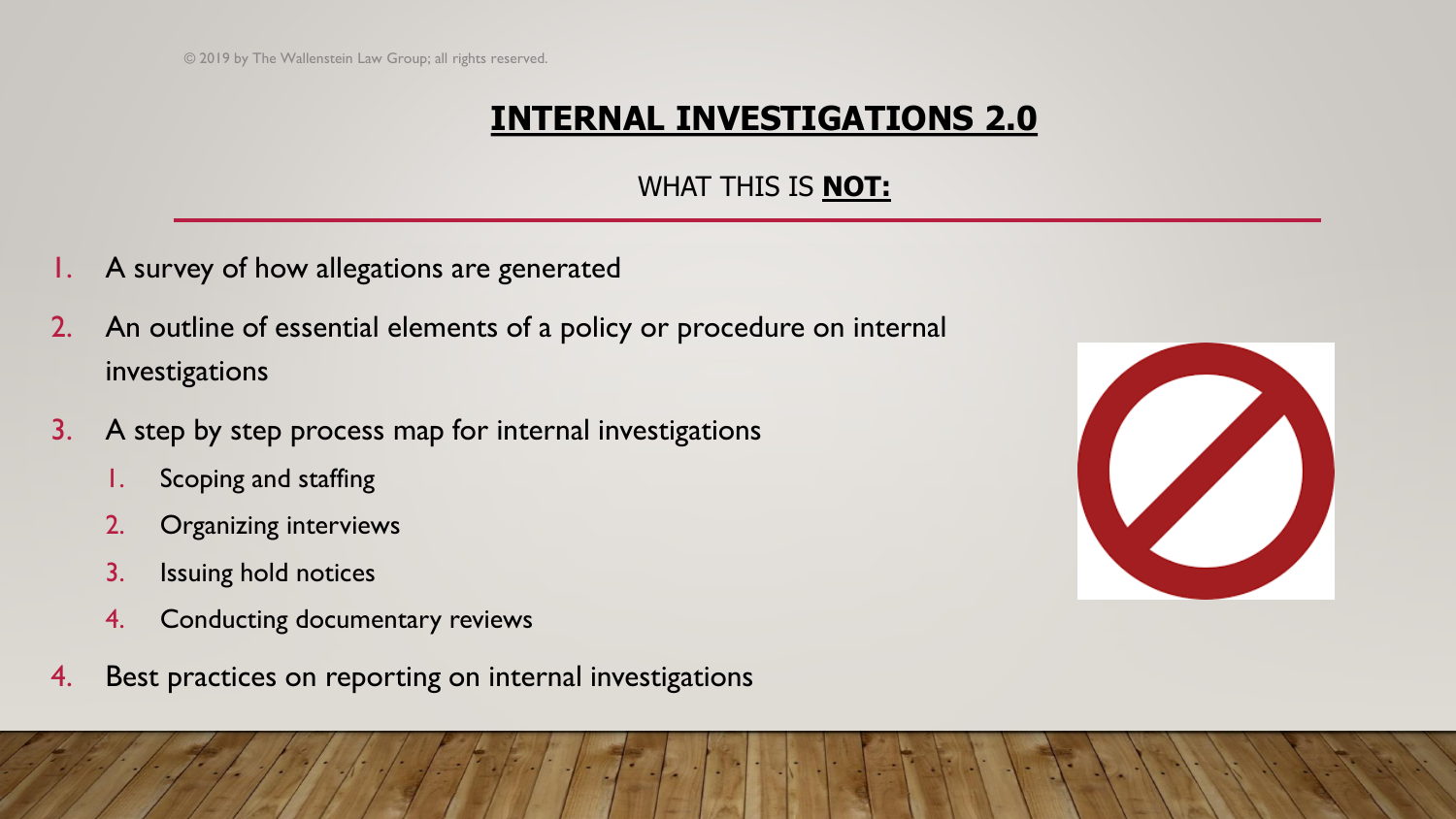#### WHAT THIS **IS:**

Key issues and interesting / nuanced topics to "up your game"!



- $\checkmark$  Understand your required standard(s) of proof with workplace investigations
- ✓Detect deception and truthfulness in your interviews and records
- ✓Draft flawless reports that avoid subsequent second-guessing
- ✓Secure your claims of privilege in chaotic circumstances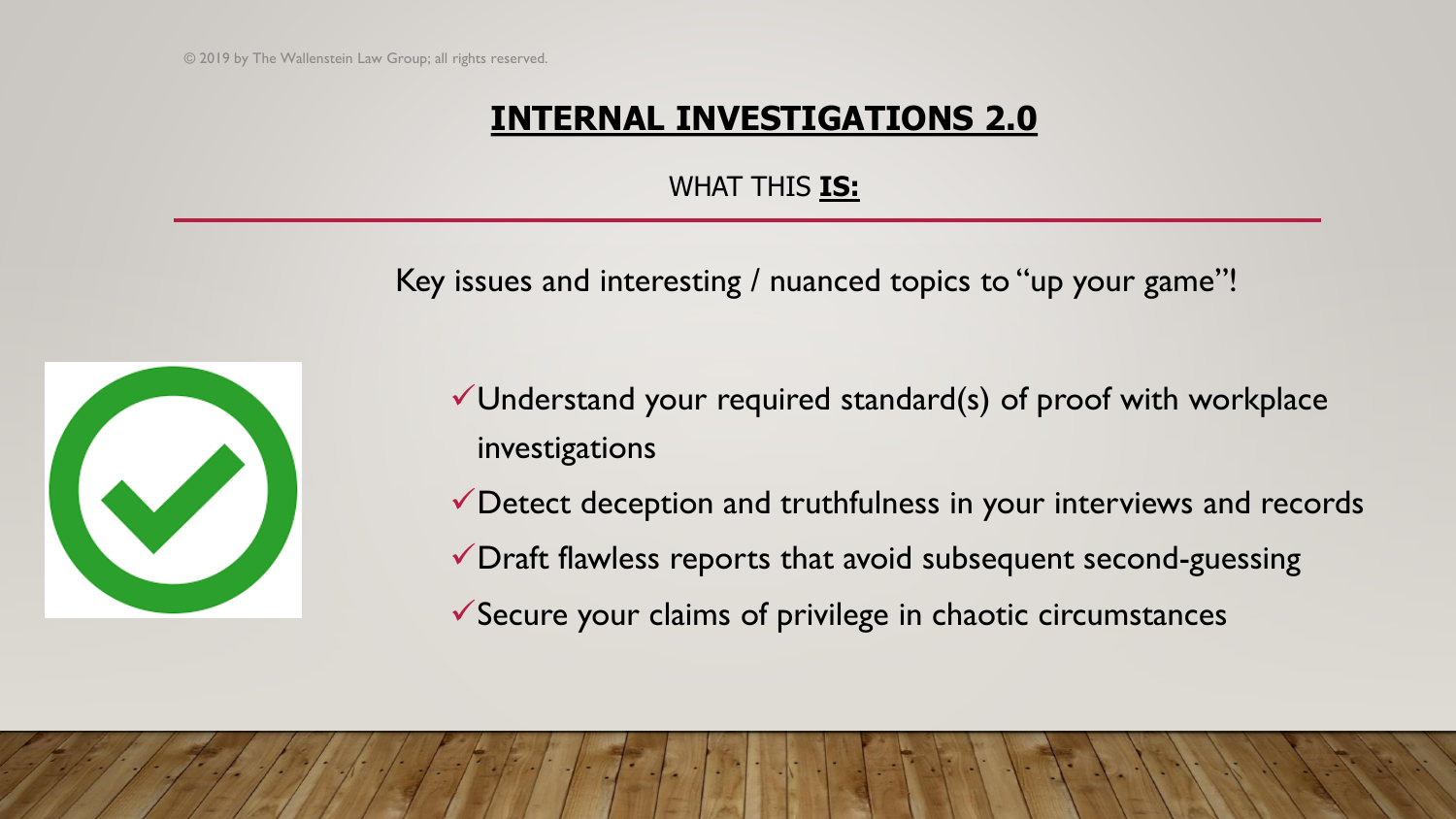#### STANDARDS OF PROOF – COURTS.

- Companies are not courtrooms. They do not have police forces or subpoena power.
- The standard of proof for internal investigations is not "beyond a reasonable doubt."

#### Courts, generally

- 1. Expect internal investigations to be held to a "preponderance of the evidence" standard (i.e., "more likely than not").
- 2. Review whether the factual basis was reached honestly, after appropriate investigations and for reasons that are not arbitrary or pretextual.

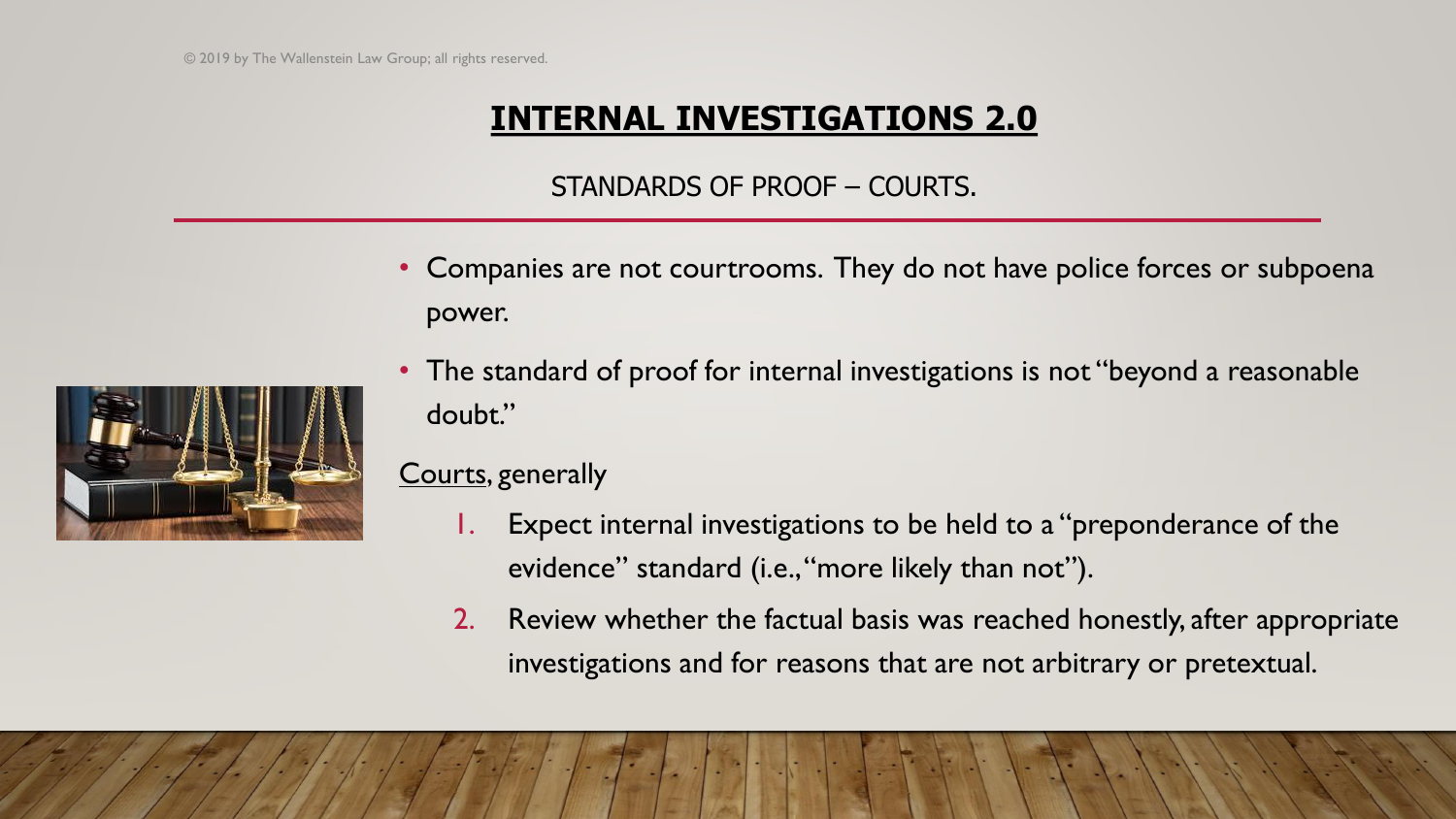#### STANDARDS OF PROOF – US DEPARTMENT OF JUSTICE.

The DOJ wants to see credible efforts to determine the truth, coupled with reasonable conclusions and active remediation.

- Credible Efforts: in accordance with reasonable policies and sound judgment
	- Helps create a sense of "organizational justice"
	- The opposite may support a finding of criminal intent
- Reasonable Conclusions: should be documented to be demonstrable…but don't create liability by documenting inappropriately! (More later.)
- Active Remediation: prevent (or help detect and mitigate) a reoccurrence, through training and/or controls

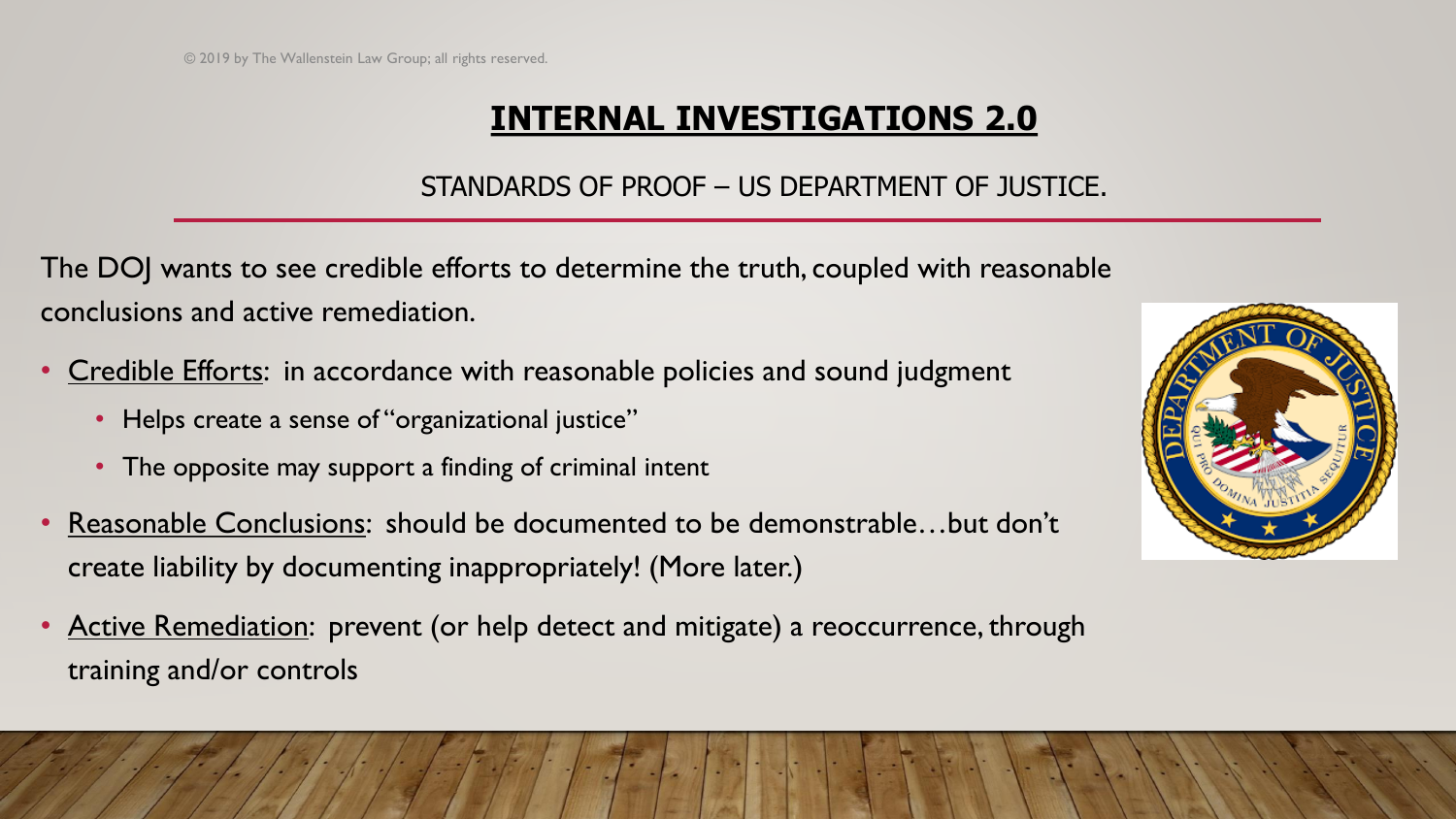#### STANDARDS OF PROOF – REMEDIATION.

Let's talk a little bit about "remediation"...

- Regulators consider short lags in implementing audit recommendations—as brief as eight months—to be evidence of faulty internal procedures
	- $\triangleright$  General Cable rebuke for taking 8 months of inaction
	- Biomet criticism for not following up on concerns from a draft report
- Speedy implementation of audit recommendations and mitigation strategies is viewed favorably (Nortek, Anheuser-Busch InBev)

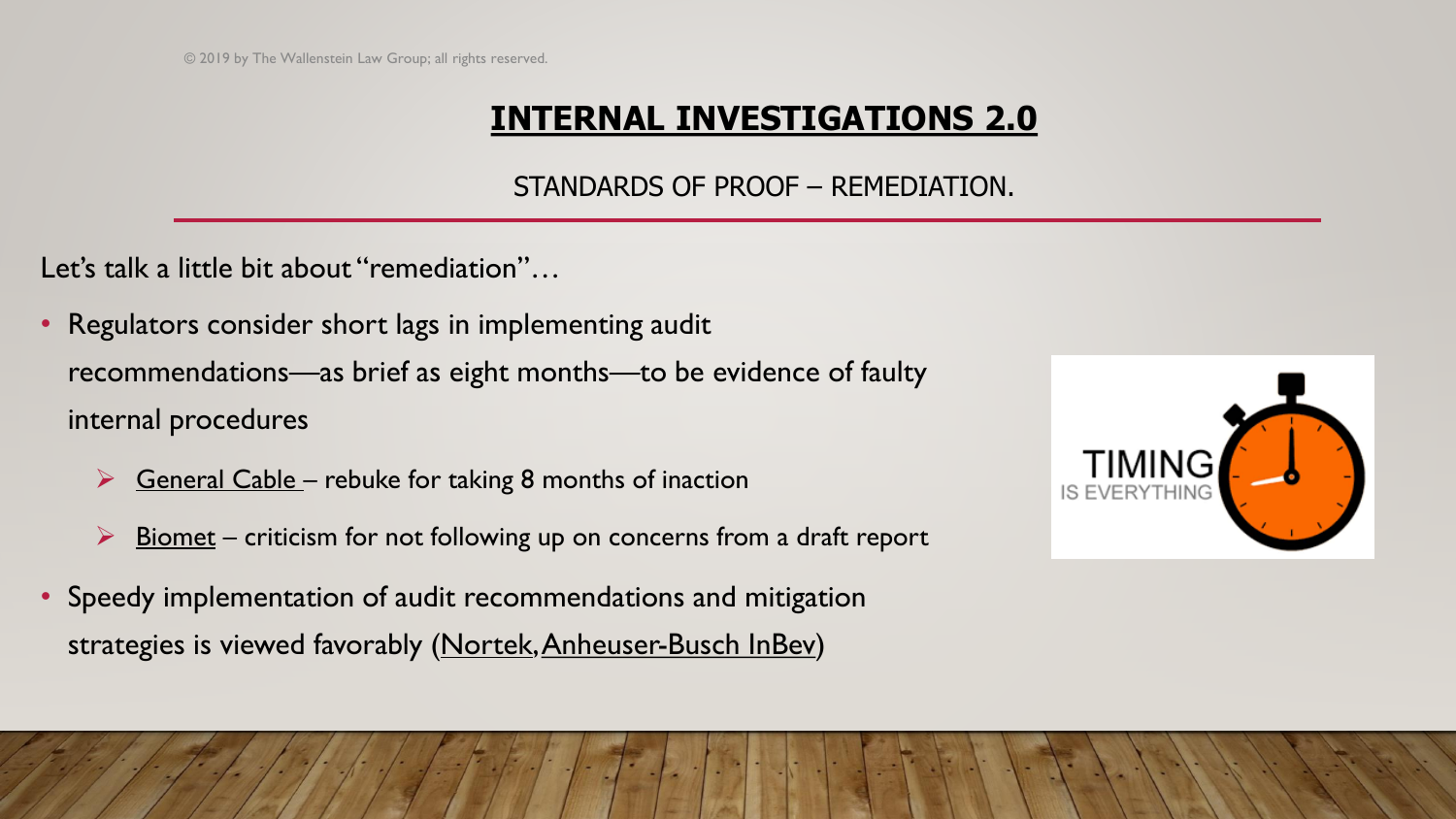#### STANDARDS OF PROOF – REMEDIATION (2).

- Regulators will take note if the same issues arise in repeated audits but remain unaddressed (Qualcomm, Bristol-Myers Squibb)
	- Consider whether a problem is a one-time aberration or more systematic (GlaxoSmithKline)
- Regulators are particularly critical of intentional doctoring or destroying records of audits (Och-Ziff, Avon Products)

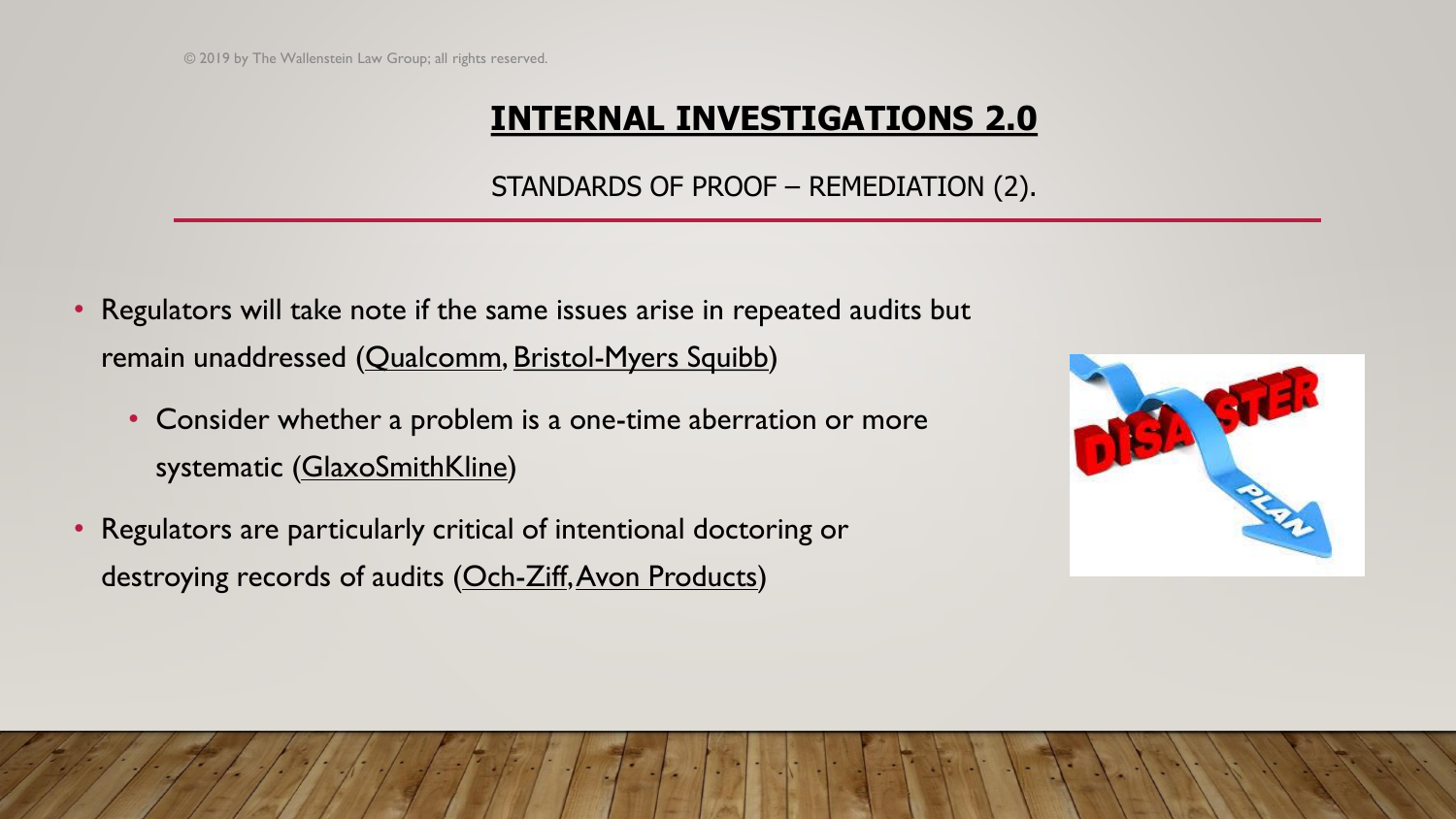#### STANDARDS OF PROOF – SECURITIES AND EXCHANGE COMMISSION.

The SEC focuses not on the bad acts, but rather on the presence or absence of sufficient internal controls.

- 
- It's not just "accounting" controls: a "compliance program" is considered part of a company's "internal controls" (*FCPA Resource Guide* at 62, 68.)
	- $\triangleright$  Jennings (2011) former CEO consented to an SEC injunction and disgorgement for, *inter alia*, signing false SOX certifications **and annual compliance certifications** re the Code of Conduct. (He later pled guilty in the UK to bribing Iraqi and Indonesian government officials.)
	- ➢ This tells us that the SEC viewed both financial and non-financial material misstatements to be violations of the internal controls provisions of the FCPA.
- The standard of proof seems a bit fuzzier; it seems to incorporate both the benefit of hindsight and a theoretically limitless treasury.
- A faulty internal investigation could be used to support the contention of insufficient internal controls (e.g., around internal investigations).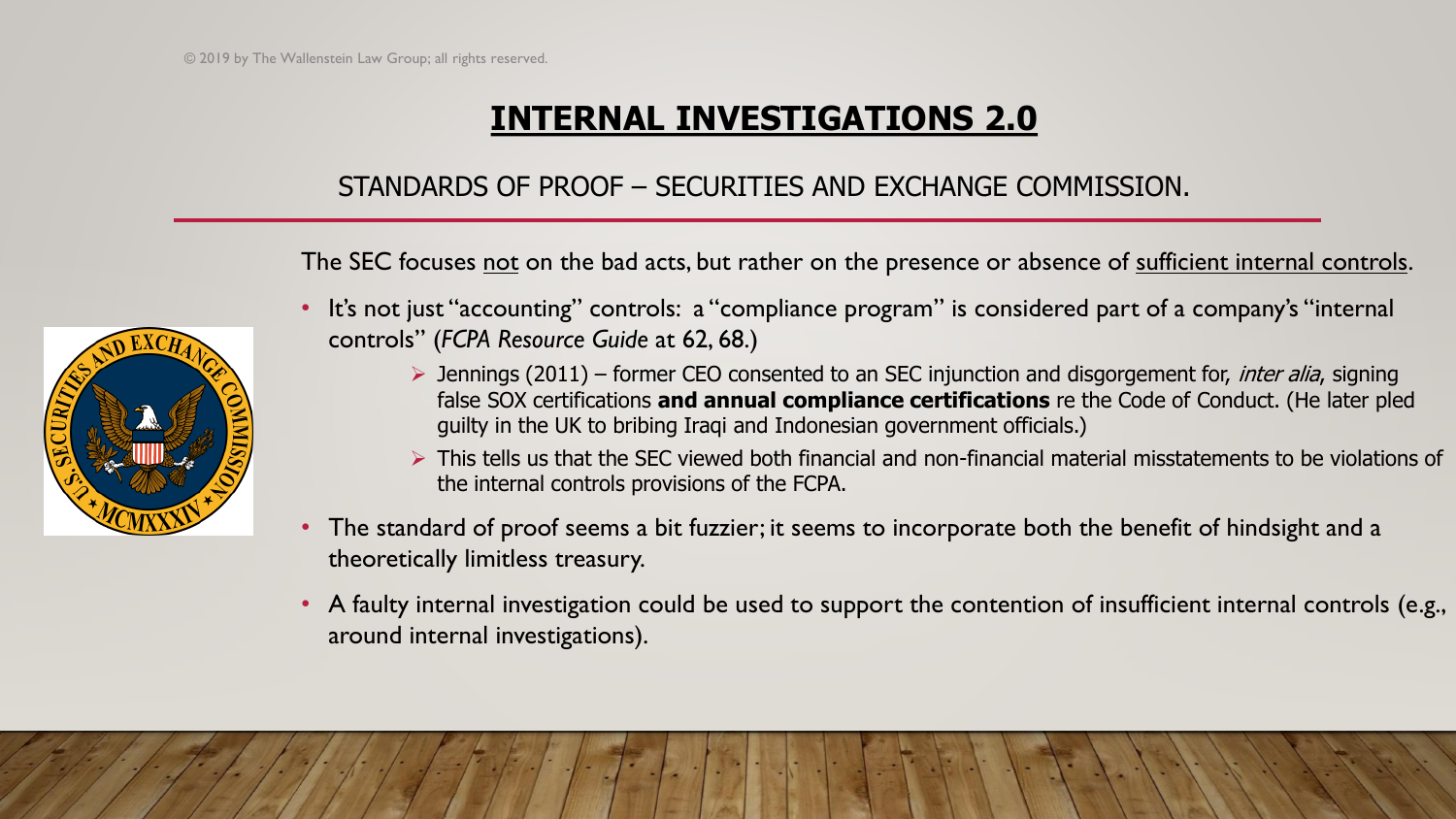#### STANDARDS OF PROOF – WORLD BANK, MULTILATERAL DEVELOPMENT BANKS.

The World Bank and similar focuses not on the investigation, but rather whether it be "more likely than not" that procurement guidelines or integrity principles were violated.

- An inadequate investigation could be the key to being disbarred. It could also be irrelevant to the sanctions proceeding.
- Consequences can be severe: sanctions (and cross-debarment), and then subsequent ongoing debarment until the entity certifies the company's compliance program as consistent with the bank's integrity principles.

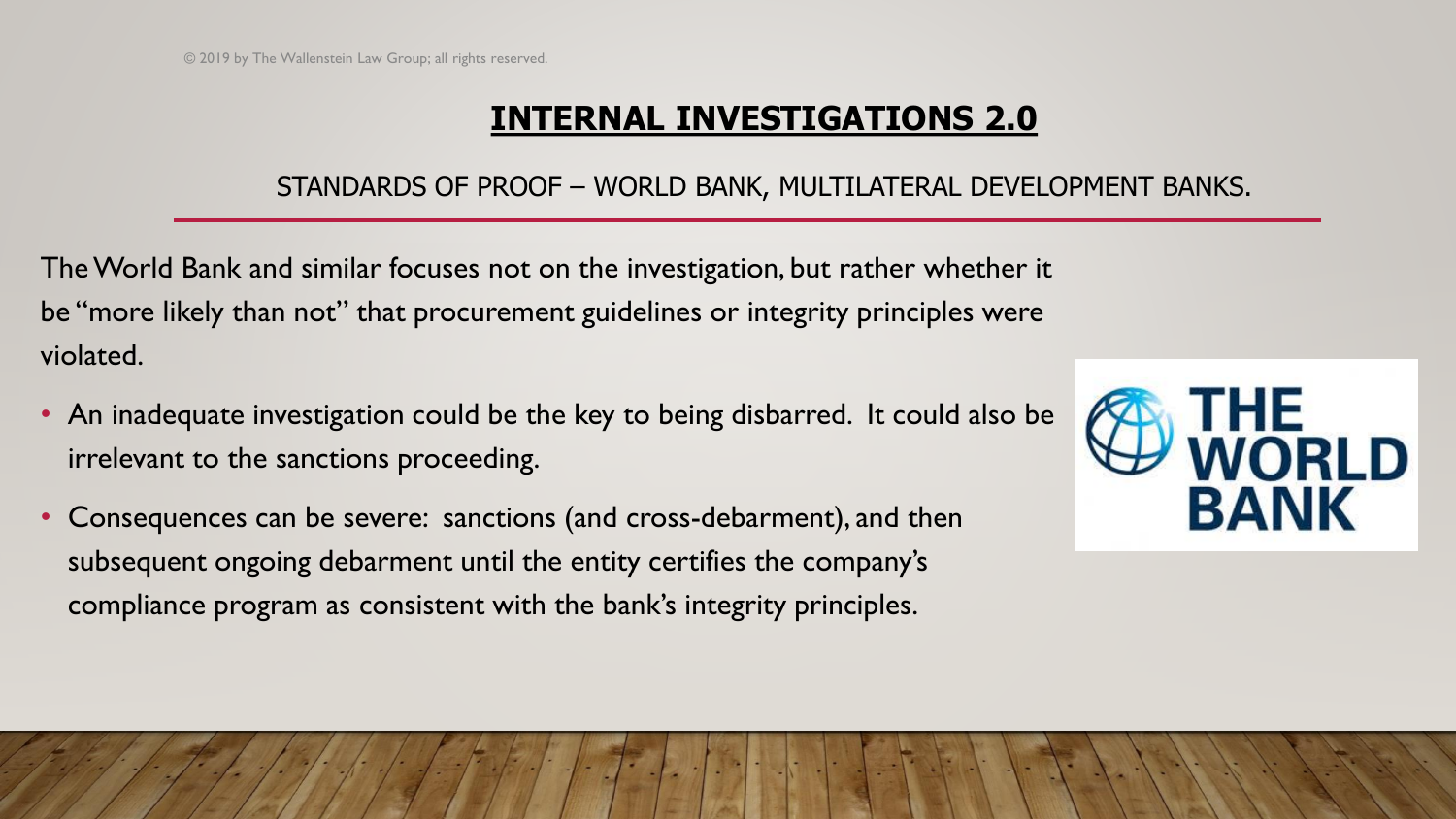#### MAINTAINING PRIVILEGE - DEFINITIONS.

Wait! What are "privileges"?

- ➢Work Product: product prepared in anticipation of litigation or for trial
- ➢Attorney-Client: candid communications relating to legal advice

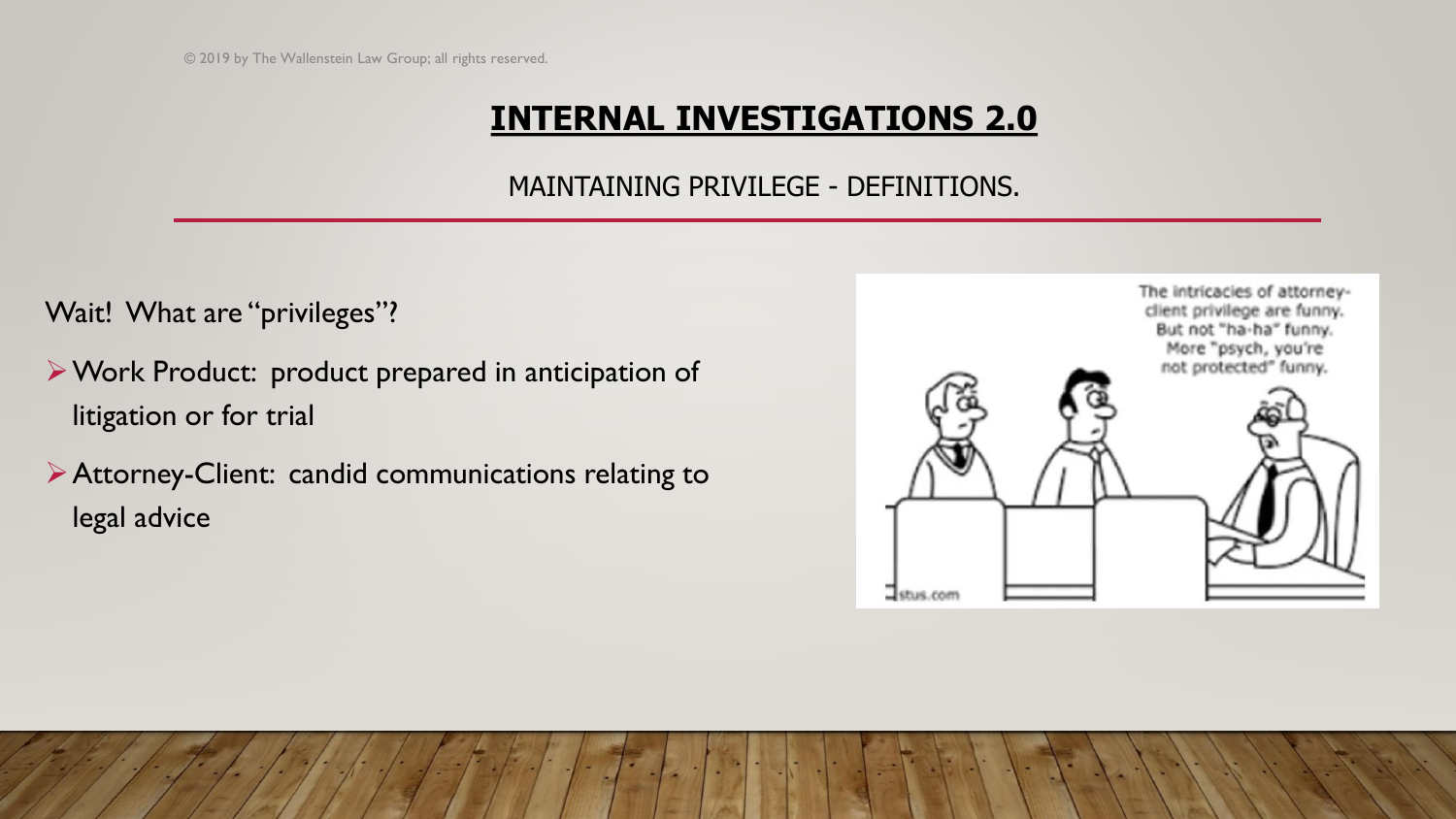#### MAINTAINING PRIVILEGE - LIMITATIONS.

**Caveats**! While the privileges are not "dead"…

| Donald J. Trump<br>@realDonaldTrump                         | Follow   |
|-------------------------------------------------------------|----------|
| Attorney-client privilege is dead!<br>6:07 AM - 10 Apr 2018 |          |
| 26,890 Retweets 105,165 Likes                               | 09999990 |
| T127K<br>105K                                               |          |

1. In the US:

- 1. Privileges are not automatic. Claims of privilege are weighted to determine whether they predominately relate to legal or commercial advice. The latter is not protected.
- 2. Privileges are of limited assistance. Privileges do not protect from underlying facts; only to an attorney's trial prep work.
- 3. Privileges may easily be waived:
	- 1. Accidentally: by breaking the attorney-client nexus.
	- 2. Intentionally: through voluntary disclosure in any jurisdiction, or by defending your actions/inactions before the authorities.
- 2. Outside of the US: in-house counsel privileges are limited or non-existent in many jurisdictions around the world.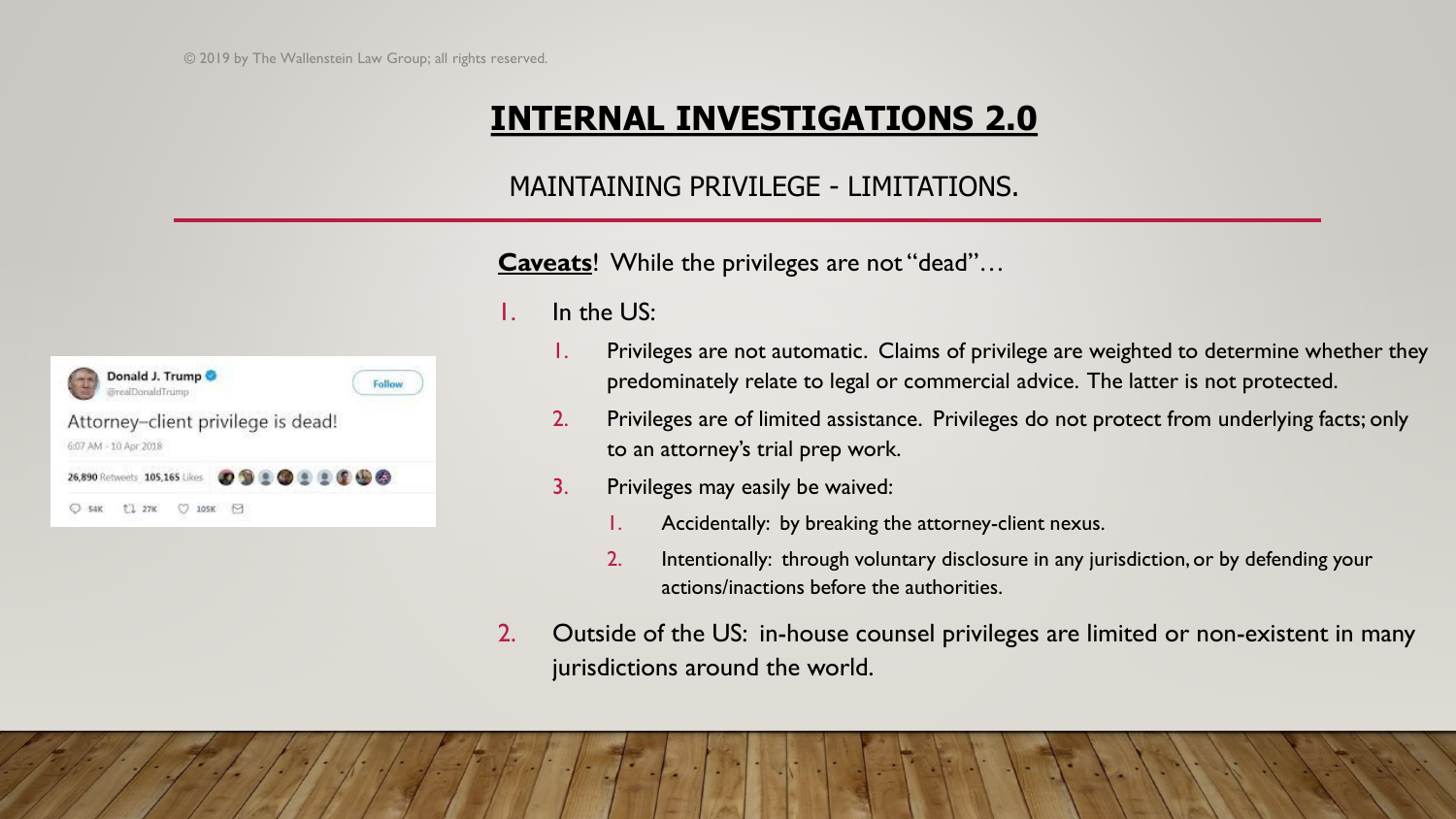#### MAINTAINING PRIVILEGE - STRATEGIES.

Distinguish material investigations from routine ones to demonstrate the distinction between *an investigation conducted in the ordinary course of business* and a *focused legal investigation*.

- 1. Clear, written initial direction from the GC/CLO as to the specific investigation "being conducted under claim of privilege".
- 2. Consider use of outside counsel.
- 3. Clear documentation of legal purpose on all documents and memos.
- 4. Clear communication of legal purpose to all interviewees. ("Upjohn")
- 5. Consistent documented attorney direction and oversight.
- 6. Limited exposure (as inadvertent communication or forwarding of emails could undermine the claim of privilege).

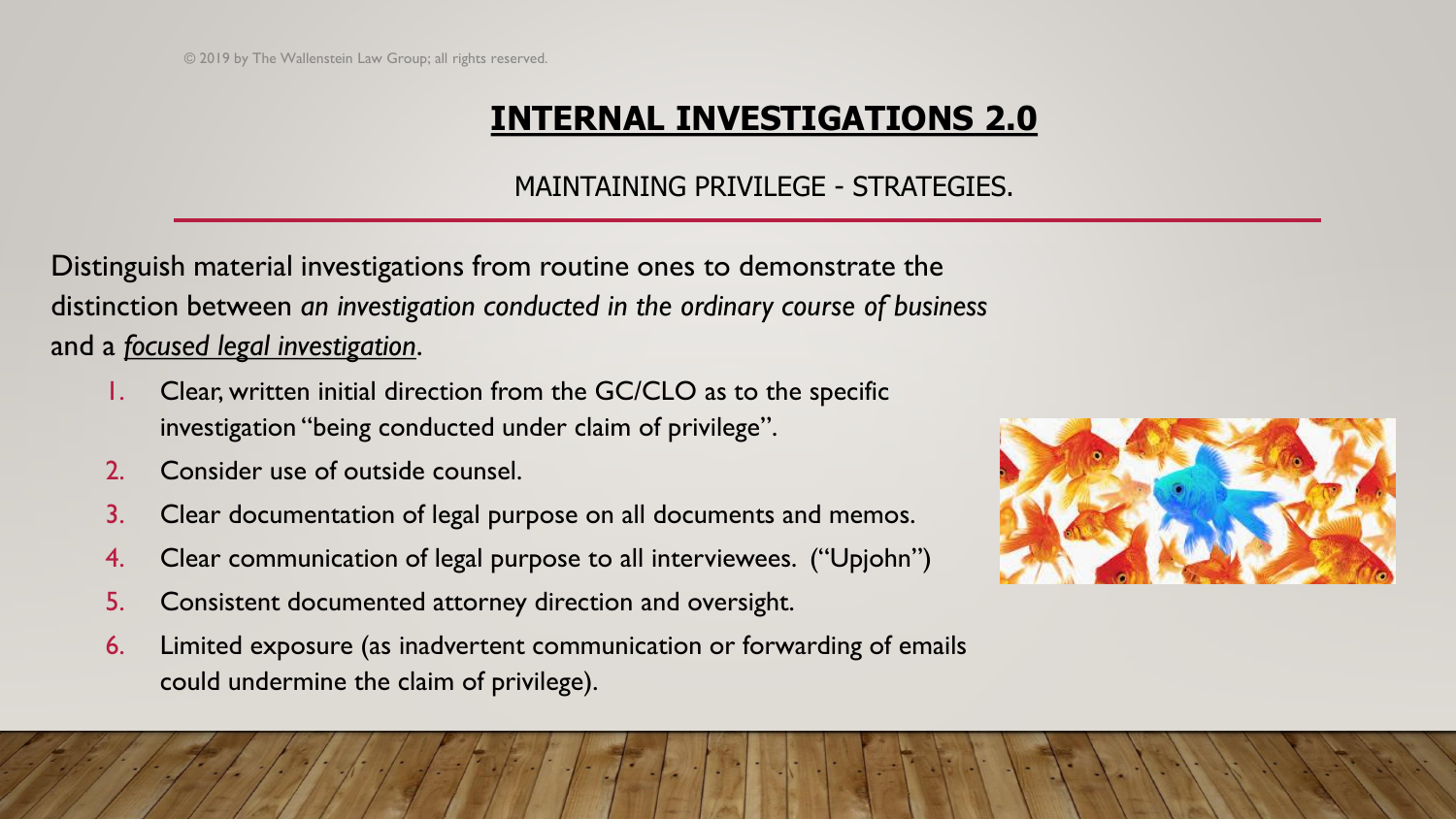MAINTAINING PRIVILEGE – UPJOHNS (I.E., THE CORPORATE MIRANDA).

## Upjohn

#### **Um…"Upjohn"?**

Thanks to a 1981 Supreme Court decision re Upjohn Co, we should all initiate interviews with an "Upjohn" warning (and document that it was provided in the subsequent notes).

• I represent the company, and not you.



- I am conducting this interview to gather facts to provide legal advice.
- Your communications with me are protected by the attorney-client privilege, which belongs to the Company. This means that the Company can decide what it wants to do with this information in its sole discretion, and without notifying or advising you.
- In order for this discussion to be subject to the privilege, it must be held in confidence. [*Other than your attorney*,] please do not therefore disclose the substance of this interview with anyone.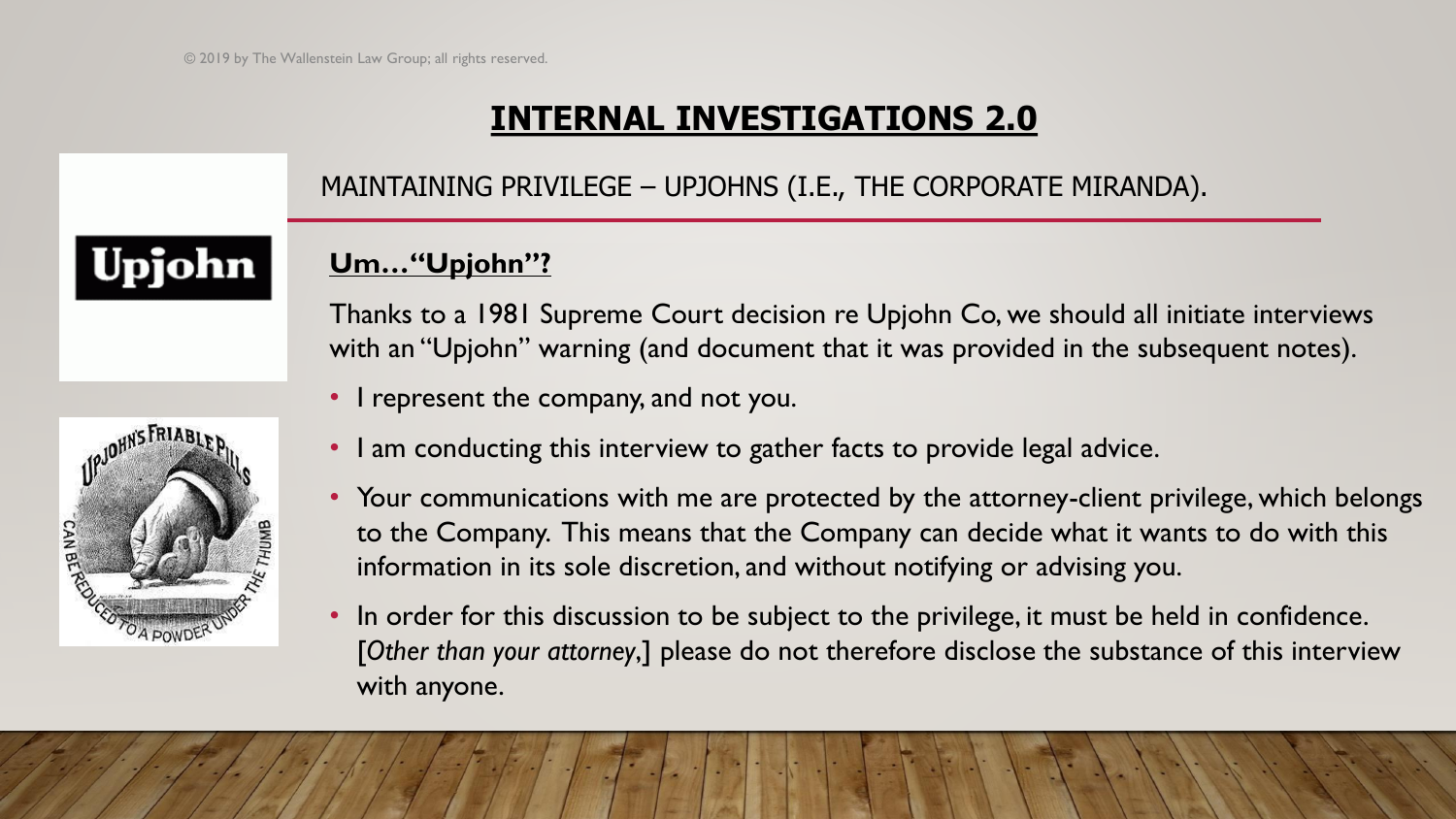#### DETECTING DECEPTION - INTERVIEWS.

To assess credibility of an interviewee, consider:

- The inherent plausibility of the story
- Any motive to lie
- Corroborating evidence
- Past record (bad acts) remember, this is not a court! (Here, its probative value could outweigh its prejudicial impact.)
- Demeanor but...be careful!

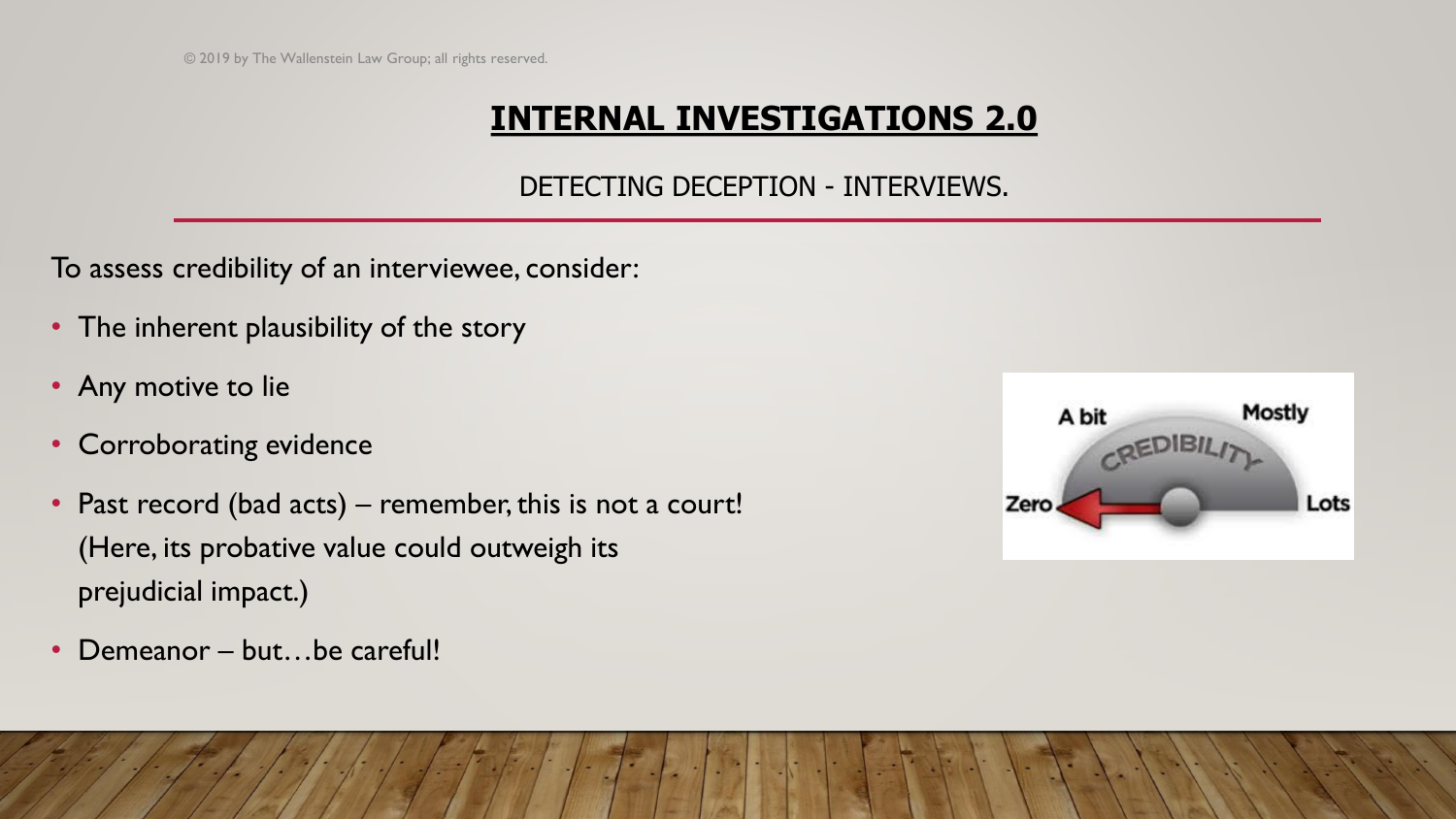#### DETECTING DECEPTION – BEHAVIOR ANALYSIS INTERVIEW.



The Behavioral Analysis Interview is a technique taught to law enforcement officers and investigators across the US and Canada. It provides "cues" to deception, such as:

✓Not looking you in the eye

- ✓Sweating and stuttering
- ✓Fidgeting
- ✓Looking defeated
- $\checkmark$  Licking of the lips
- ✓Wiping of the eyebrows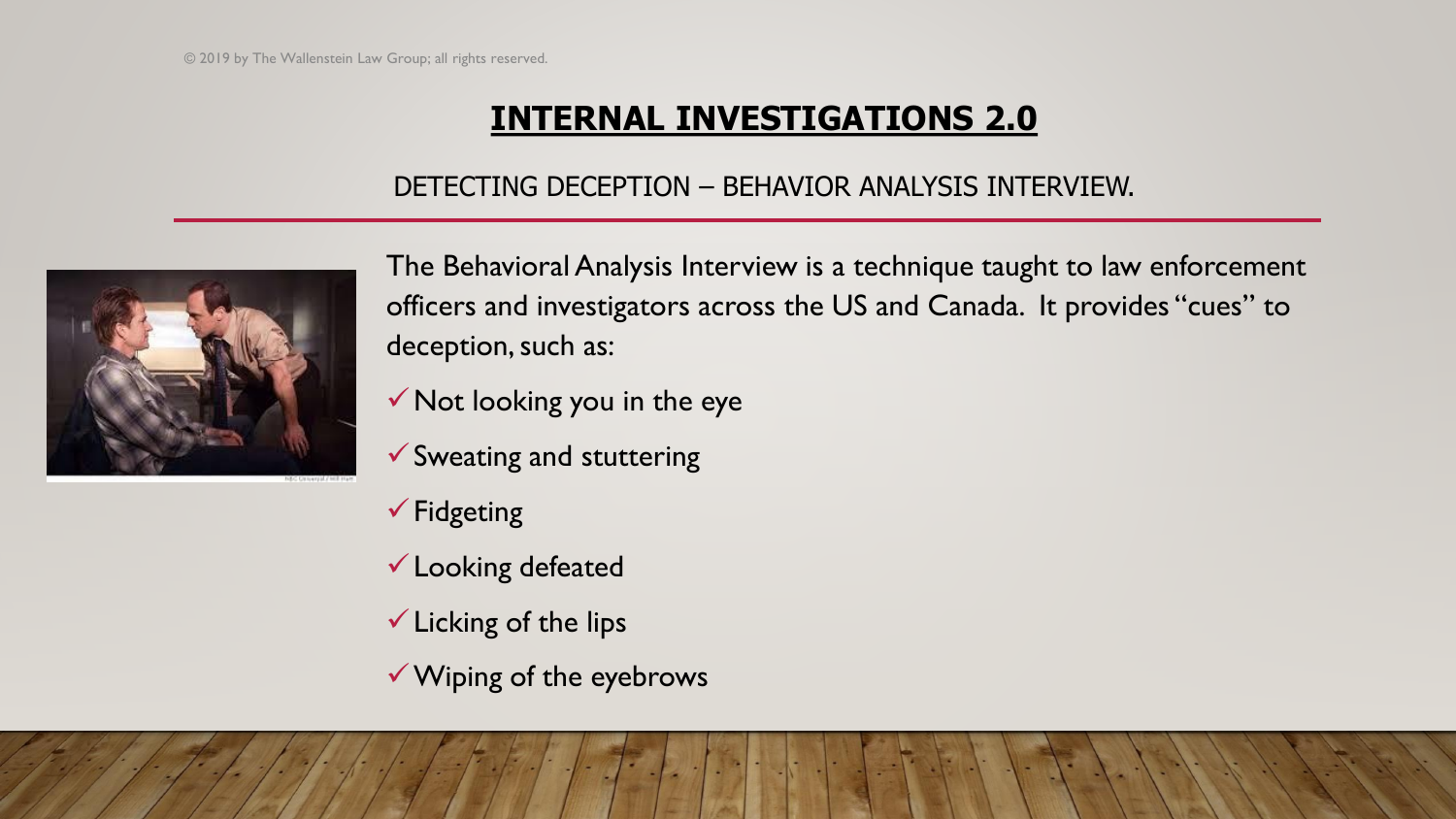#### DETECTING DECEPTION – FALSE CUES.

Research suggests that at least some cues from the Behavioral Analysis Interview are the opposite of what liars most often exhibit:

#### $\checkmark$  Not looking you in the eye –

- o Knowing this to be a commonly-held belief, liars often look you straight in the eye.
- o Some cultures consider looking you in the eye to be impolite.
- o There are many alternative reasons this may happen (e.g., the interviewee may simply not like you).
- $\checkmark$  Sweating and stuttering being interrogated makes both liars and truthtellers very uncomfortable.
- $\checkmark$  Fidgeting to overcompensate, liars are more likely to be extremely rigid.
- $\checkmark$  Looking defeated lying is a deeply unpleasant activity. So is telling the truth during an interrogation.
- $\checkmark$  Licking of the lips lying is stressful, and a major symptom of stress is a dry mouth. Do you know what else is stressful? Being interrogated while telling the truth!
- Wiping of the eyebrows the eyebrows are a highly sensitive spot, and has more receptors that are calmed when stroked. In a stressful situation, it helps liars – and truthtellers – to calm down.

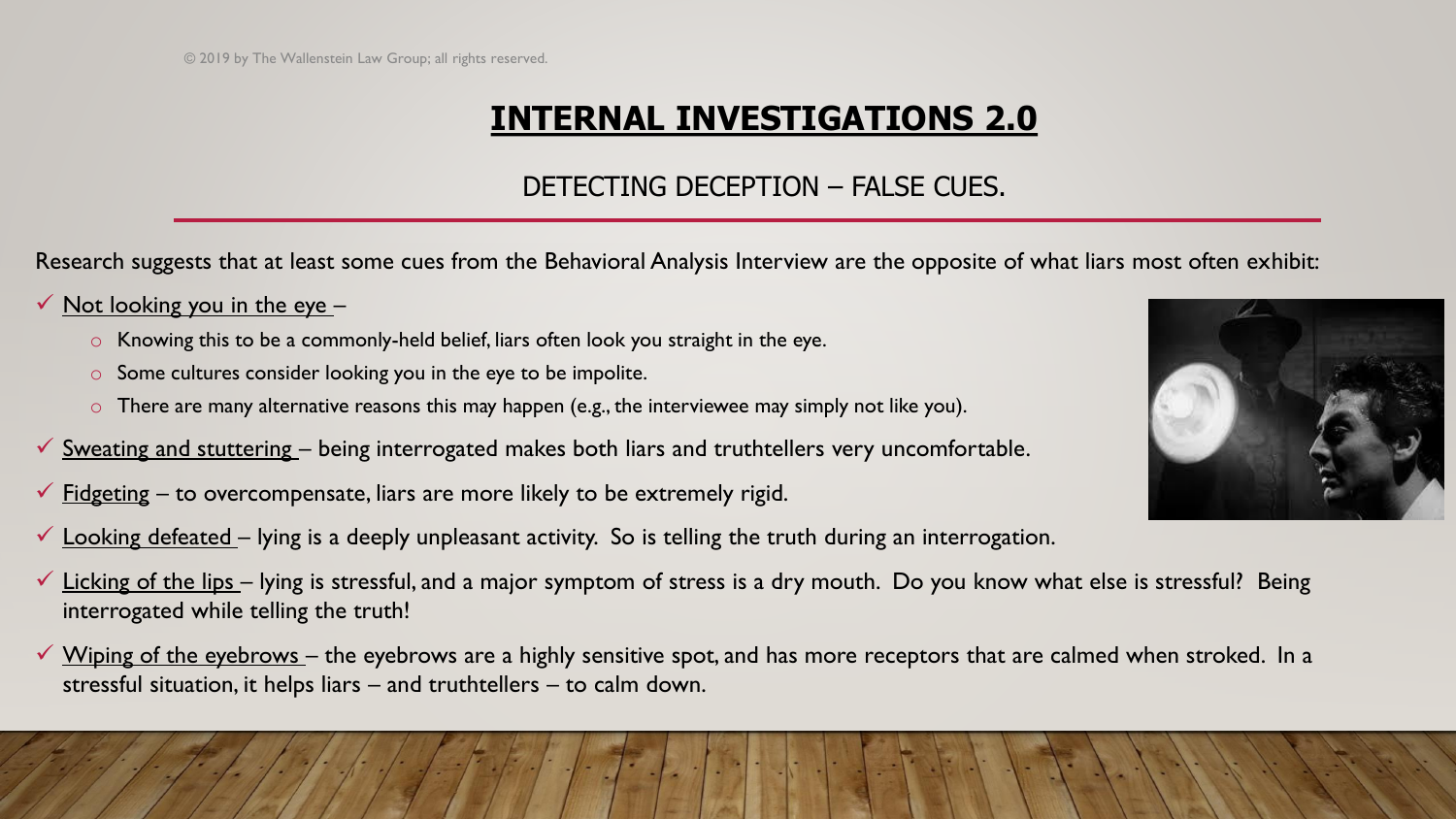#### DETECTING DECEPTION – THANK YOU, MR. PRESIDENT.

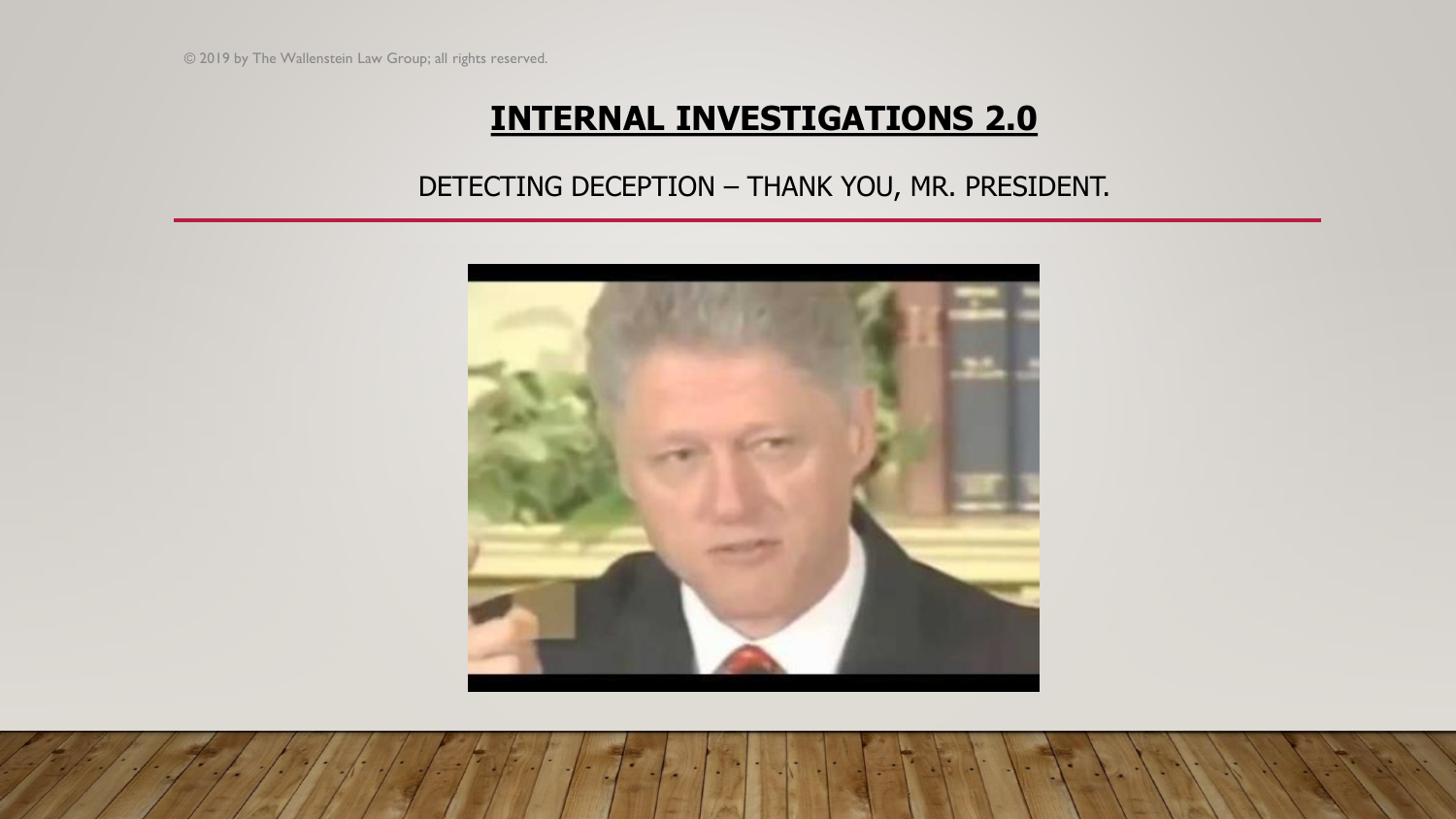#### DETECTING DECEPTION – CONCENTRATE ON WORDS, NOT DISPOSITION.

Listen to what is "not said".

- ➢ Bill Clinton used the term "sexual relations", a strange technical term.
- $\triangleright$  He likely thinks he told the truth, misleadingly, i.e., trying to leave a false impression with a half-truth.

Try these too:

The most important thing in communication is hearing what isn't said

- Q: Governor Clinton, have you ever smoked marijuana?
- A: *I have never violated the drug laws of my country.*
- Q: Governor Bush, have you ever used cocaine?
- A: *The White House security check asked about prior drug use, and I can pass that security check.*

\*Think how much easier it would be to detect deception by reading – as opposed to listening to – responses…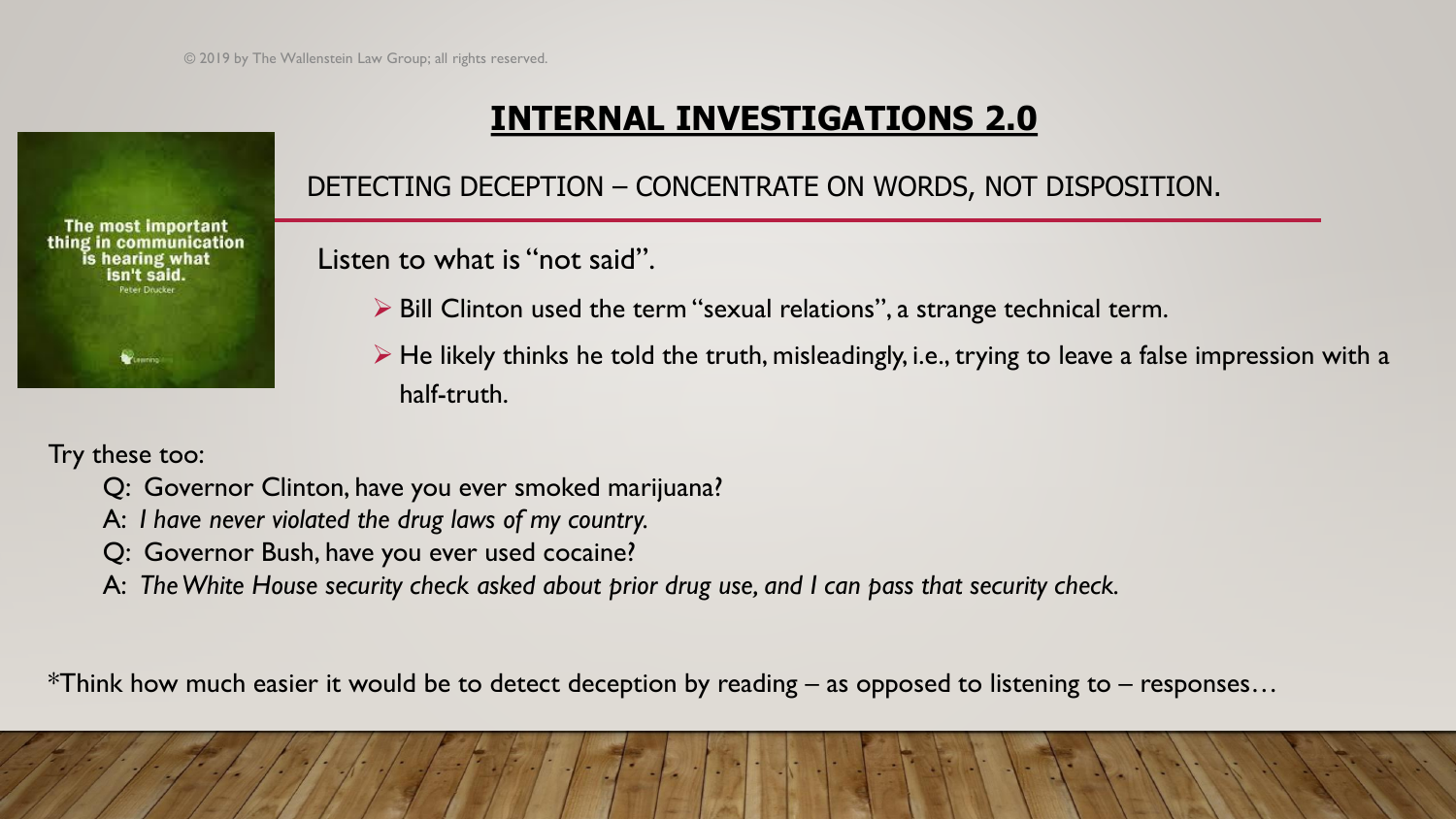#### DETECTING DECEPTION – FIND ERRORS IN THE LIE.

- Note illogical inconsistencies.
- 2. Liars use a lot of mental energy to memorize a false chronology of events. Increase the liar's "cognitive load" to make it harder to maintain the facade:
	- 1. Poke holes in alibis with unexpected questions.
	- 2. Use reverse order (i.e., "What happened right before that?)

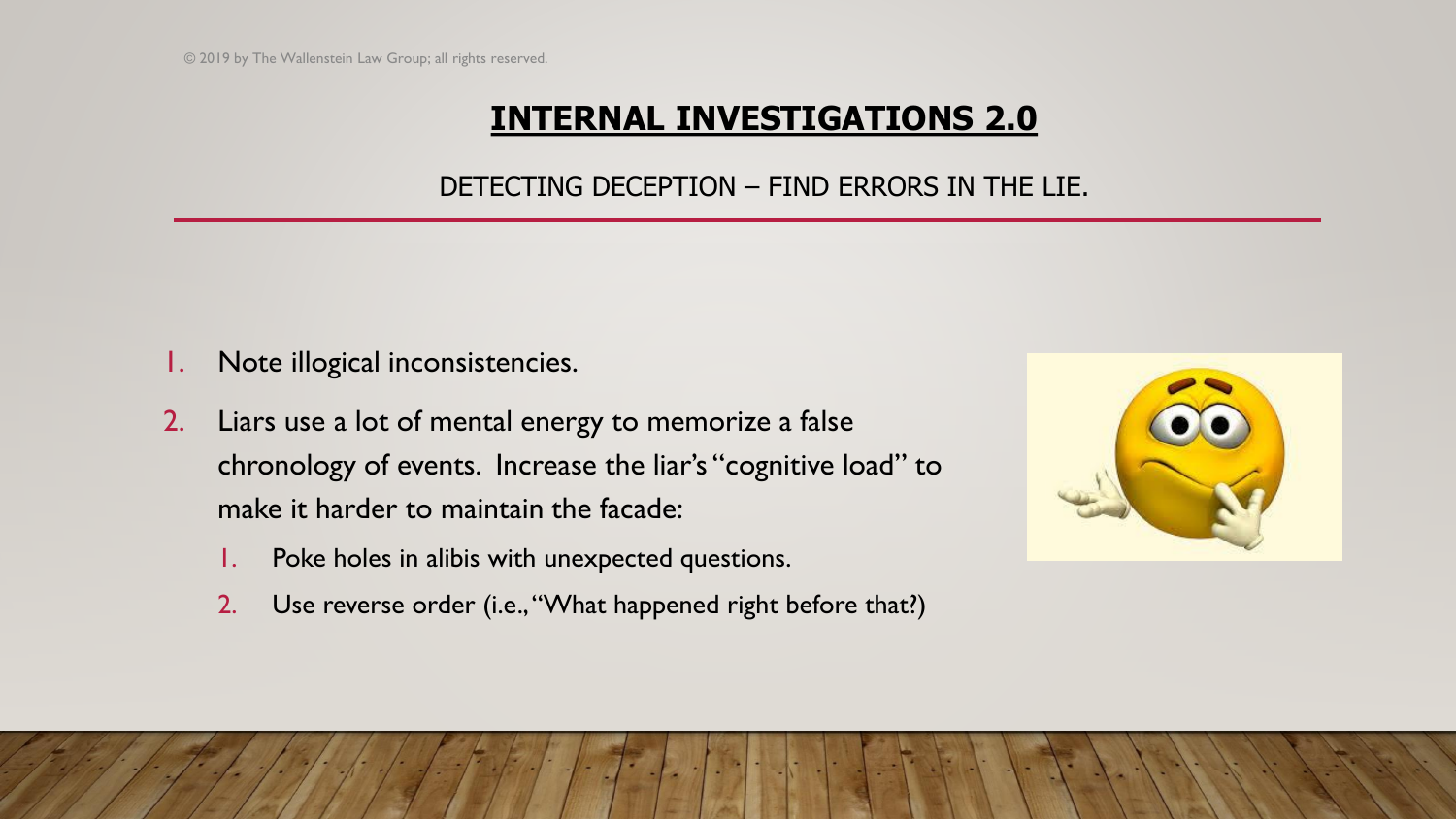#### DETECTING DECEPTION – BEWARE OF POTENTIAL BIASES.







- Confirmation Bias seeking information that confirms your theory and discounting contradictory information.
- The Othello Error assuming nerviousness is guilt.
- Individual Bias being influenced by beauty, composure, race, culture, ethnicity, nationality, personal animus, etc.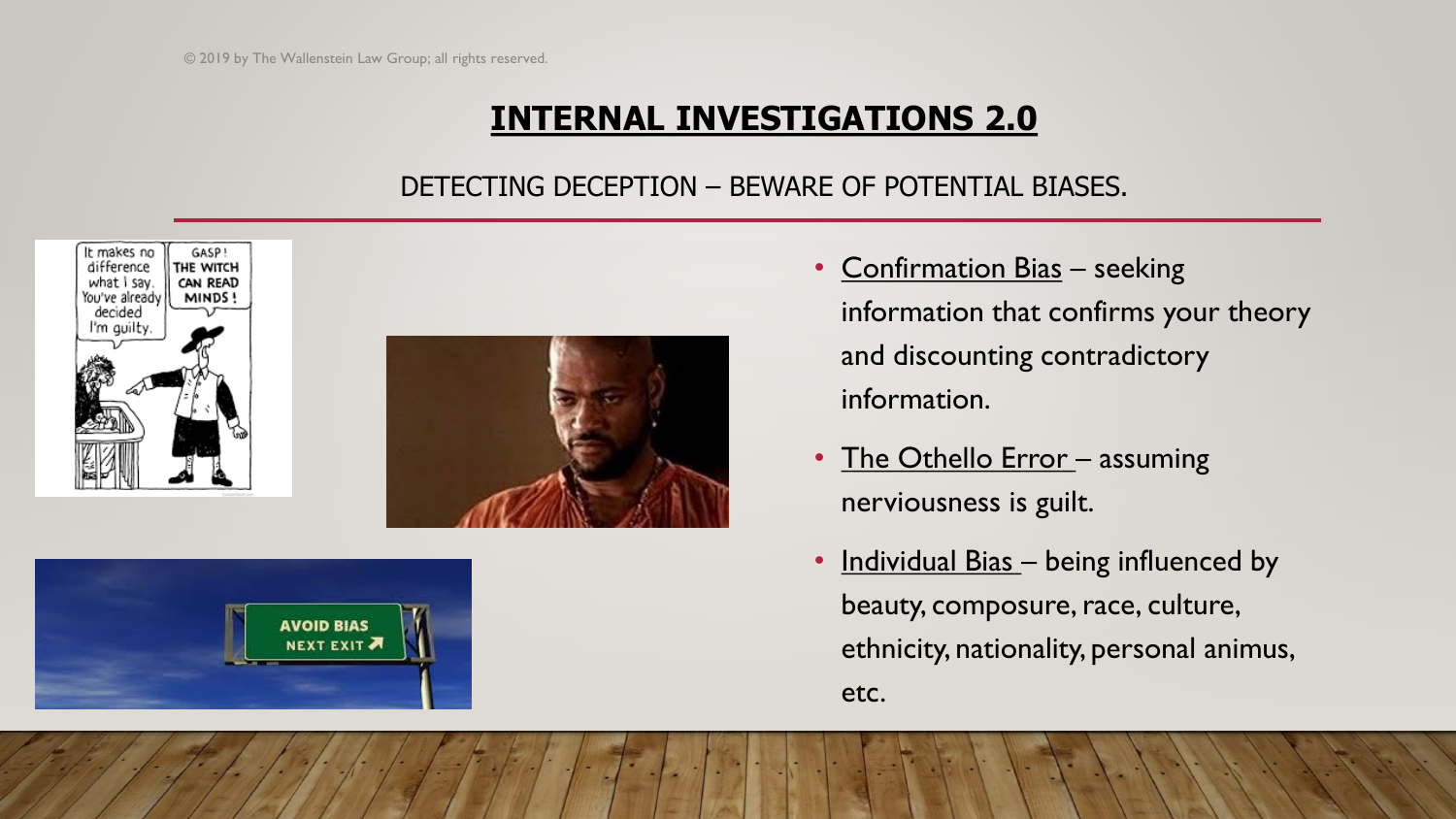#### DETECTING DECEPTION – RECORDS.

Caveat: I'm a lawyer, not a "numbers guy". You're going to want a specialist forensic accountant to do detailed fraud work. That said…

Here are some example red flags:

#### Submissions

- Round numbers.
- 2. Entries not supported by evidence (receipts).
- 3. Split invoices for the same date.
- 4. Sequential invoices for expenditures that are not close in time.

#### Systemic Review

- Expenditures not subject to arms length financial controls.
- 2. Growth in inventory materially outpacing growth in sales.
- 3. Strange seasonal swings in revenue and expenses at period end.
- 4. Off balance sheet entities.

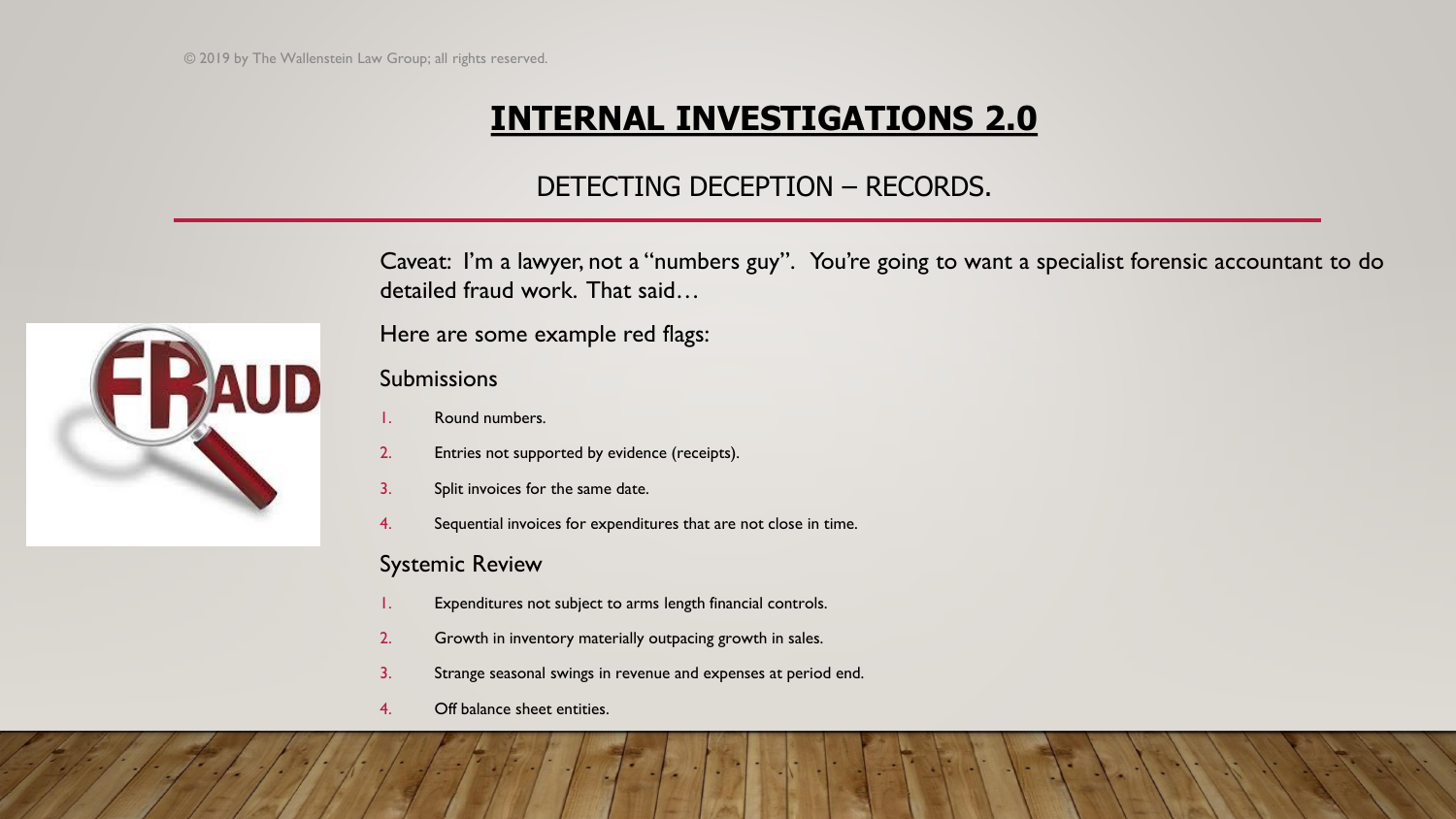#### GOOD DOCUMENTATION STRATEGIES.

Goal: credible reports with no gaps for subsequent prosecutors.

- Write a narrative for the lazy reader.
	- Avoid a sequence of several-page summaries for each witness.
	- Provide all sides to any story.
		- For differing accounts, combine both into a single narrative, highlighting where they disagree.
		- If appropriate, also add whether explanations or facts either support or undermine credibility.
	- Cite sources for all facts.

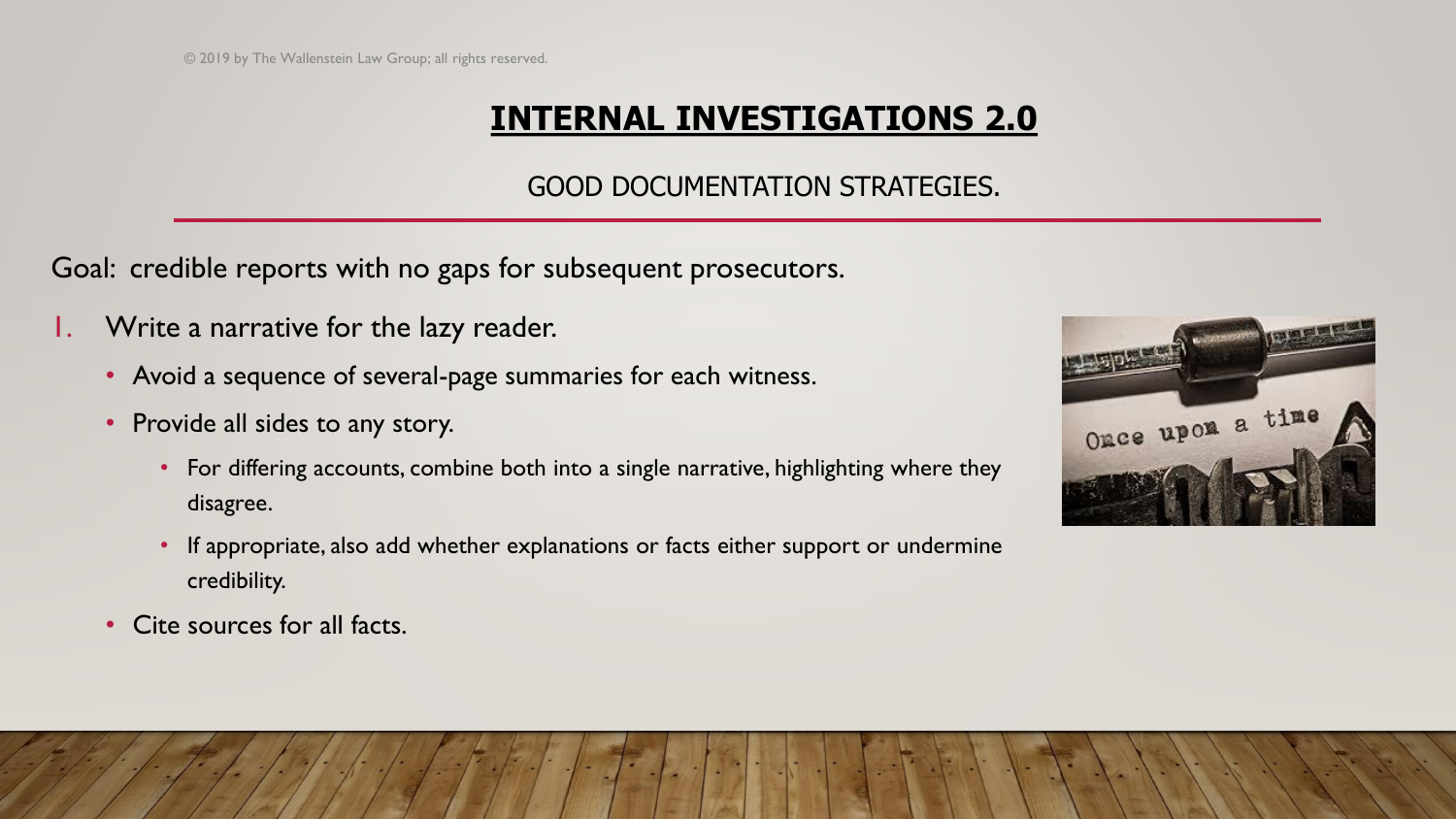#### GOOD DOCUMENTATION STRATEGIES (2).

Goal: credible reports with no gaps for subsequent prosecutors.

- 2. Avoid unsupported assumptions.
	- Not, "he was drunk,", but "he was unable to walk and kept slurring his speech". [could be intoxication, a stroke, or a Sylvester Stallone impression.]
- 3. Avoid adjectives and adverbs.
	- Not, "it was a cold night,", but "he said it was a cold night," or, "it was 37 degrees."
- 4. Document violations of policy or practice, but avoid legal conclusions.
	- This could really hurt the company's case, were opposing counsel to find such an admission.
- 5. Avoid recommending discipline.
	- This could create a huge potential gap.